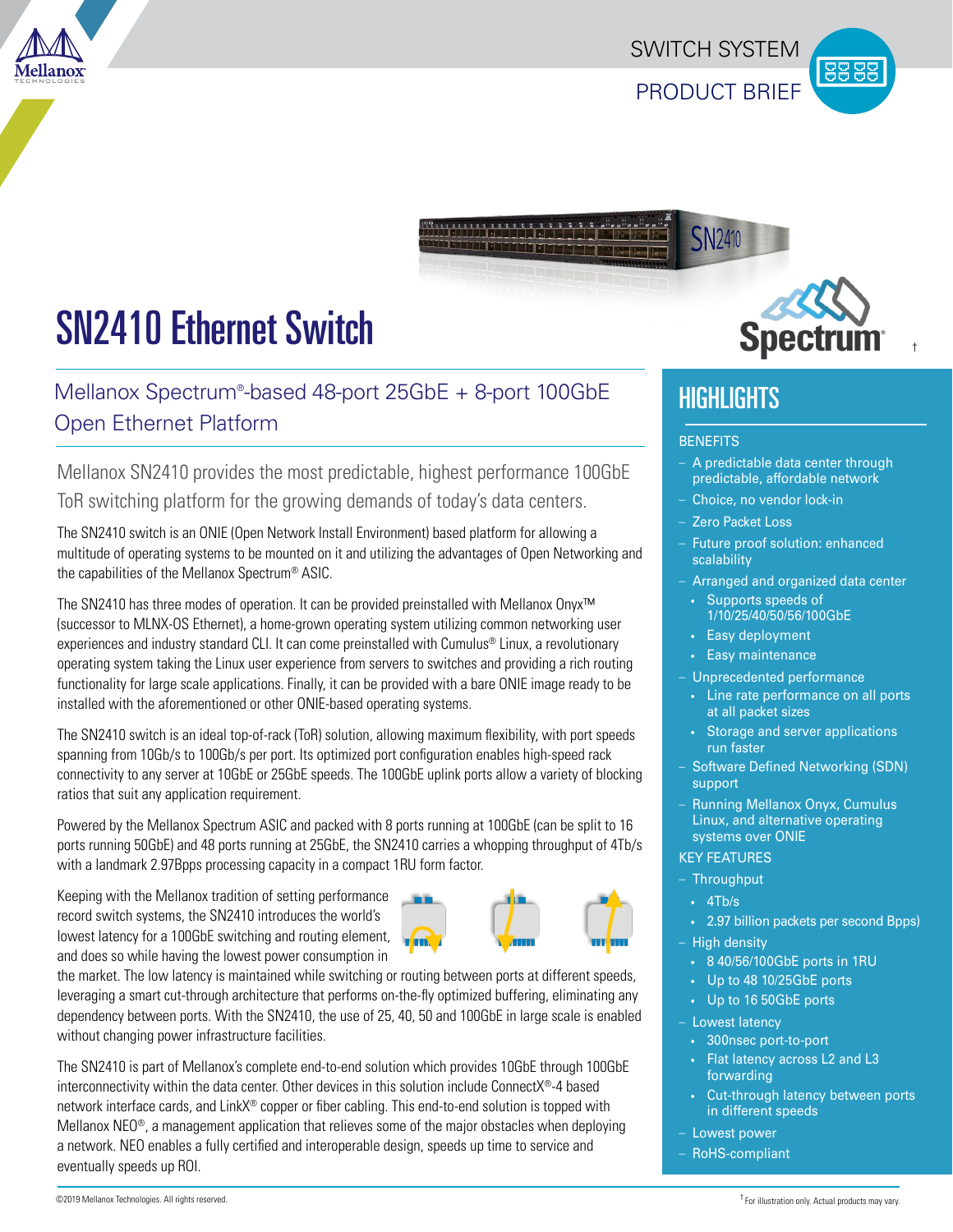

The SN2410 introduces superior hardware capabilities including dynamic flexible shared buffers and predictable wire speed performance with no packet loss for any packet size.

While Mellanox Spectrum provides the thrust and acceleration that powers the SN2410, the system gets yet another angle of capabilities while running with a powerful x86-based processor, which allows this system to not only be the highest performing switch fabric element, but also gives the ability to incorporate a Linux running server into the same device.

This opens up multiple application aspects of utilizing the high CPU processing power and the best switching fabric, to create a powerful machine with unique appliance capabilities that can improve numerous network implementation paradigms.While the SN2410 Ethernet switch series is aimed for data centers which deploy 25GbE servers, Mellanox offers the SN2410B series for data centers with 10GbE servers. SN2410B switches are priced comfortably for the 10GbE servers market, providing 100GbE uplinks which further save on cost and cabling along with the superior feature set of Mellanox Spectrum.

#### **Layer 2 Feature Set**

- Multi Chassis LAG (MLAG)
- IGMP V2/V3, Snooping, Querier
- VLAN 802.1Q (4K)
- Q-In-Q
- 802.1W Rapid Spanning Tree
- BPDU Filter, Root Guard
- Loop Guard, BPDU Guard
- 802.1Q Multiple STP
- PVRST+ (Rapid Per VLAN STP+)
- 802.3ad Link Aggregation (LAG) & LACP
- 32 Ports/Channel 64 Groups Per System
- Port Isolation
- LLDP
- Store & Forward / Cut-through mode of work
- $-$  HLL
- 10/25/40/50/56/100GbE
- Jumbo Frames (9216 BYTES)

#### **Layer 3 Feature Set**

- $-64$  VRFs
- IPv4 & IPv6 Routing inc Route maps:
- BGP4, OSPFv2
- PIM-SM & PIM-SSM (inc PIM-SM over MLAG)
- BFD (BGP, OSPF, static routes)
- VRRP
- DHCPv4/v6 Relay
- Router Port, int Vlan, NULL Interface for Routing
- ECMP, 64-way
- IGMPv2/v3 Snooping Querier

### **FEATURES**

#### **Synchronization**

– PTP IEEE-1588 (SMPTE profile)

#### – NTP

- **Quality of Service**
- 802.3X Flow Control
- WRED, Fast ECN & PFC
- 802.1Qbb Priority Flow Control
- 802.1Qaz ETS
- DCBX App TLV support
- Advanced QoS- qualification, Rewrite, Policers 802.1AB
- Shared buffer management

#### **Management & Automation**

- ZTP
- Ansible, SALT Stack, Puppet
- FTP \ TFTP \ SCP
- AAA , RADIUS \ TACACS+ \ LDAP
- JSON & CLI , Enhanced Web UI
- $-$  SNMP v1,2,3
- In-band Management
- DHCP, SSHv2, Telnet
- SYSLOG
- 10/100/1000 ETH RJ45 MNG ports
- USB Console port for Management
- Dual SW image
- Events history
- ONIE

#### **Network Virtualization**

- VXLAN EVPN L2 stretch use case
- VXLAN Hardware VTEP L2 GW
- Integration with VMware NSX & OpenStack, etc

#### **Software Defined Network (SDN)**

- OpenFlow 1.3:
	- Hybrid
	- Supported controllers: ODL, ONOS, FloodLight, RYU

#### **Docker Container**

- Full SDK access through the container
- Persistent container & shared storage

#### **Monitoring & Telemetry**

- What Just Happened (WJH)
- sFlow
- Real time queue depth histograms & thresholds
- Port mirroring (SPAN & RSPAN)
- Enhanced Link & Phy Monitoring
- BER degradation monitor
- Enhanced health mechanism
- 3rd party integration (Splunk, etc.)

#### **Security**

- USA Department of Defense certification UC APL
- System secure mode FIPS 140-2 compliance
- Storm Control
- Access Control Lists (ACLs L2-L4 & user defined)

– QSFP breakout cables 100GbE to

– 1000BASE-T and 1000BASE-SX/LX/

2x50GbE DAC, optical

– QSFP AOC

ZX modules

- 802.1X Port Based Network Access Control
- SSH server strict mode NIST 800-181A
- CoPP (IP filter)
- Port isolation

\* This section describes hardware features and capabilities. Please refer to the driver and firmware release notes for feature availability.

#### **SPECIFICATIONS**

#### **Power Specifications**

#### – Typical power with passive cables (ATIS): 165 Watts

– Input range: 100-127 VAC, 200-240VAC

AC, 4.5A, 2.9A

©2019 Mellanox Technologies. All rights reserved.

\* Systems limited to 10/40GbE will support modules and cables accordingly.

– Dimensions: 1.72'' (43.8mm) H x 17.24'' (438mm) W x 17'' (436mm) D

**Physical Characteristics** 

– Frequency: 50-60Hz, single phase – Weight: 8.52kg (18.8lb)

#### **Supported Modules and Cables\***

- QSFP28, SFP28 short and long range optics
- QSFP28, SFP28 DAC cable

DAC, optical

– QSFP breakout cables 100GbE to 4x25GbE and 40GbE to 4x10GbE